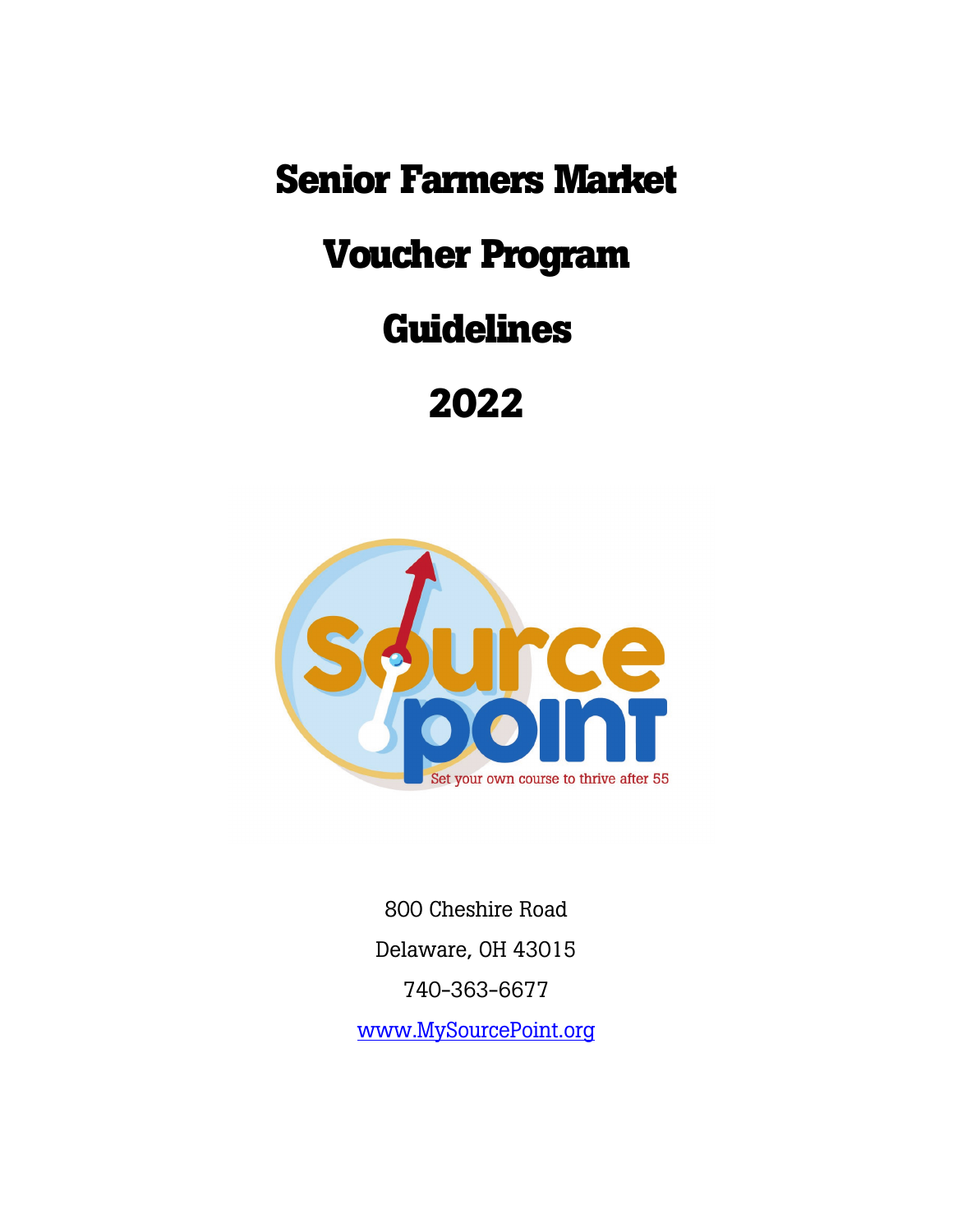#### **Program Mission**

The primary objective of SourcePoint's Senior Farmers Market Voucher Program is to improve access to healthy foods for low-income older adults by providing financial assistance for purchasing locally grown produce from farmers markets. The program will also assist in supporting local growers by encouraging consumer attendance at farmers markets and small businesses in our community.

### **Eligibility Criteria**

Any Delaware County resident, 55 years of age or older, who has an annual household income at or below 200% of the federal poverty level is eligible. For the 2022 season, the maximum household income amount is \$27,180 for a single person or \$36,620 for a couple. Participants may assign up to two proxies to shop and use the vouchers at the markets on their behalf. Participants must not reside in a nursing home or facility where meals are provided.

#### **Vouchers**

All vouchers, regardless of the month issued, will be valid through October 31, 2022. Participants will receive 25 vouchers with a total value of \$75 while supplies last. Vouchers are distributed on a first come, first served basis. No replacement vouchers will be issued in the event of loss.

All vouchers have a value of \$3.00; no change will be given for purchases under the value of the voucher. No taxes will be collected on the purchases of food with the vouchers, as the State of Ohio does not charge state or local taxes on the purchase of any food items. Vouchers are tracked by SourcePoint to ensure no duplicates have been submitted.

#### **Vendor Eligibility**

Any business owner who sells items on the eligible foods list that they have grown themselves may apply to participate in the voucher program, excluding retail chain stores. This includes vendors who attend organized farmers markets as well as ones who have their own places of business, i.e., a farm or roadside market. Vendors who participate in more than one selling location may accept vouchers at any place they sell their products and submit collected vouchers under the same vendor number and application regardless of where vouchers were redeemed.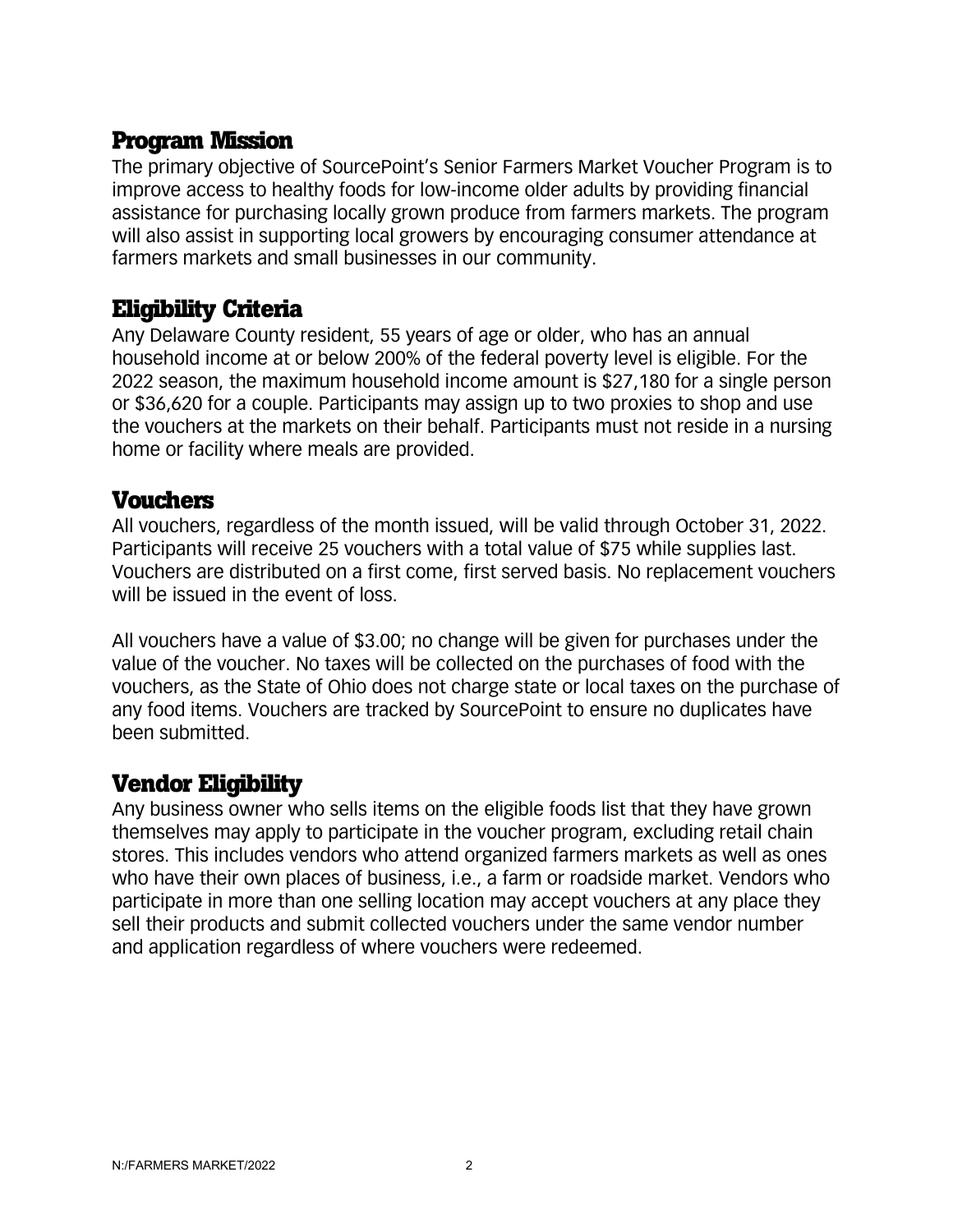### **Vendor Responsibilities**

- Read through and adhere to the standards outlined in the Farmers Market Voucher Program Guidelines 2022.
- Register to serve as a participating vendor by submitting a vendor agreement and a signed W-9 form required for reimbursement and tax purposes.
- Wait to receive a SourcePoint-issued 2022 seasonal vendor number before accepting any vouchers.
- Ensure that the foods purchased by program participants are on the eligible foods list (included in the program guidelines). Vendors found to be accepting vouchers for ineligible products may forfeit their ability to redeem vouchers for the 2022 season.
- Ensure all vouchers are signed by the participant and/or proxy before accepting the vouchers as payment for eligible products.
- Encourage participants, or their proxy, to select enough eligible products to equal increments of \$3. No change can be given to the participant if they do not spend the entire value of the voucher. The vendor will be paid the entire value of each \$3 voucher.

### **Vendor Reimbursement**

- Only pre-approved participating vendors will receive reimbursement for vouchers redeemed.
- Print vendor name and 2022 assigned vendor number on the back of each voucher. **VOUCHERS UNSIGNED AND/OR WITHOUT A VENDOR NUMBER WILL BE RETURNED UNPAID.**
- Submit a minimum of 20 vouchers at a time. Bundle vouchers in rubber banded sets of 20 to submit for payment. If you acquire fewer than 20 vouchers throughout the season, please hold them until the end of the season to submit all at once.
- Vendors must include vendor number, name, total number of vouchers included, and date of submission with each batch of vouchers being redeemed.
- Vendors may arrange for drop off of vouchers in person or mail them in to SourcePoint. SourcePoint is not responsible for delays in the mailing system or vouchers lost in the mail. It is strongly recommended that vendors obtain tracking information for any mailed vouchers.
- Vendors will receive a written receipt for vouchers submitted in person to Lia Crosby at SourcePoint.
- Vouchers submitted by vendors will be tracked in a database to ensure non-duplication.
- SourcePoint will issue payment to vendors on a monthly schedule based on the date vouchers are received.
- Vouchers must be received by SourcePoint for reimbursement no later than November 4, 2022. **VOUCHERS RETURNED AFTER THIS DATE WILL NOT BE ELIGIBLE FOR REIMBURSEMENT.**

### **Contact Information**

- For program information, email Nutrition Administrative Manager Lia Crosby at lcrosby@mysourcepoint.org or call at 740-203-2362.
- For questions regarding reimbursement, contact Accounting Clerk Deb Bose at 740-203- 2427 or Accounting Manager Justin Ault at 740-203-2360.